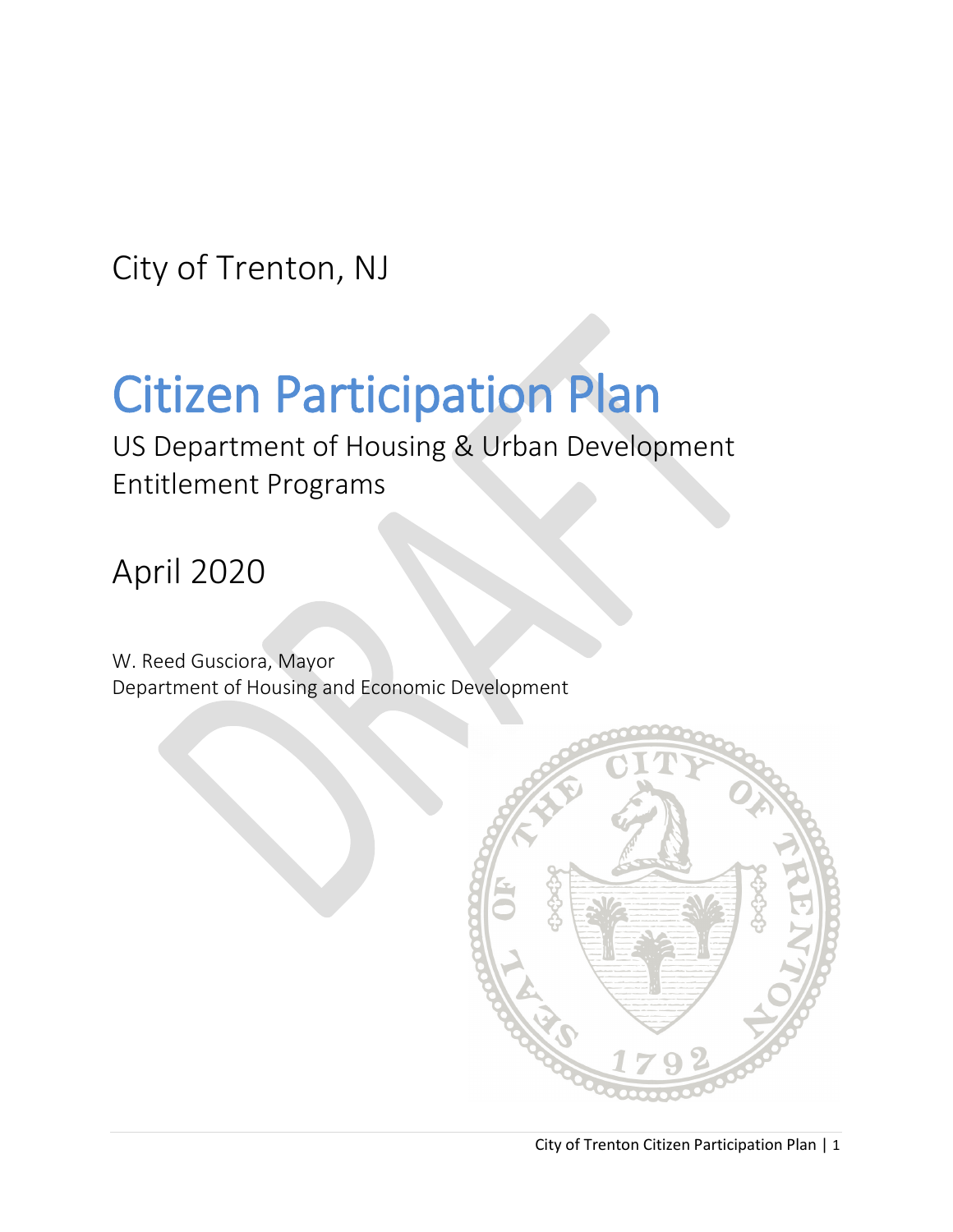# **TABLE OF CONTENTS**

|                                                                   | 3  |
|-------------------------------------------------------------------|----|
|                                                                   | 3  |
|                                                                   | 4  |
|                                                                   | 5  |
|                                                                   | 5  |
|                                                                   | 5  |
|                                                                   | 7  |
|                                                                   | 7  |
|                                                                   | 9  |
| SUBSTANTIAL AMENDMENTS TO CONSOLIDATED PLAN OR ANNUAL ACTION PLAN | 10 |
| CONSOLIDATED ANNUAL PERFORMANCE AND EVALUATION REPORT (CAPER)     | 11 |
|                                                                   | 11 |
|                                                                   | 12 |
|                                                                   | 13 |
|                                                                   | 13 |
|                                                                   | 13 |
|                                                                   | 13 |
|                                                                   | 13 |
|                                                                   | 14 |
|                                                                   | 14 |
|                                                                   | 14 |
|                                                                   | 15 |
|                                                                   | 15 |
| CITY OF TRENTON RESIDENTIAL ANTI-DISPLACEMENT AND RELOCATION      | 15 |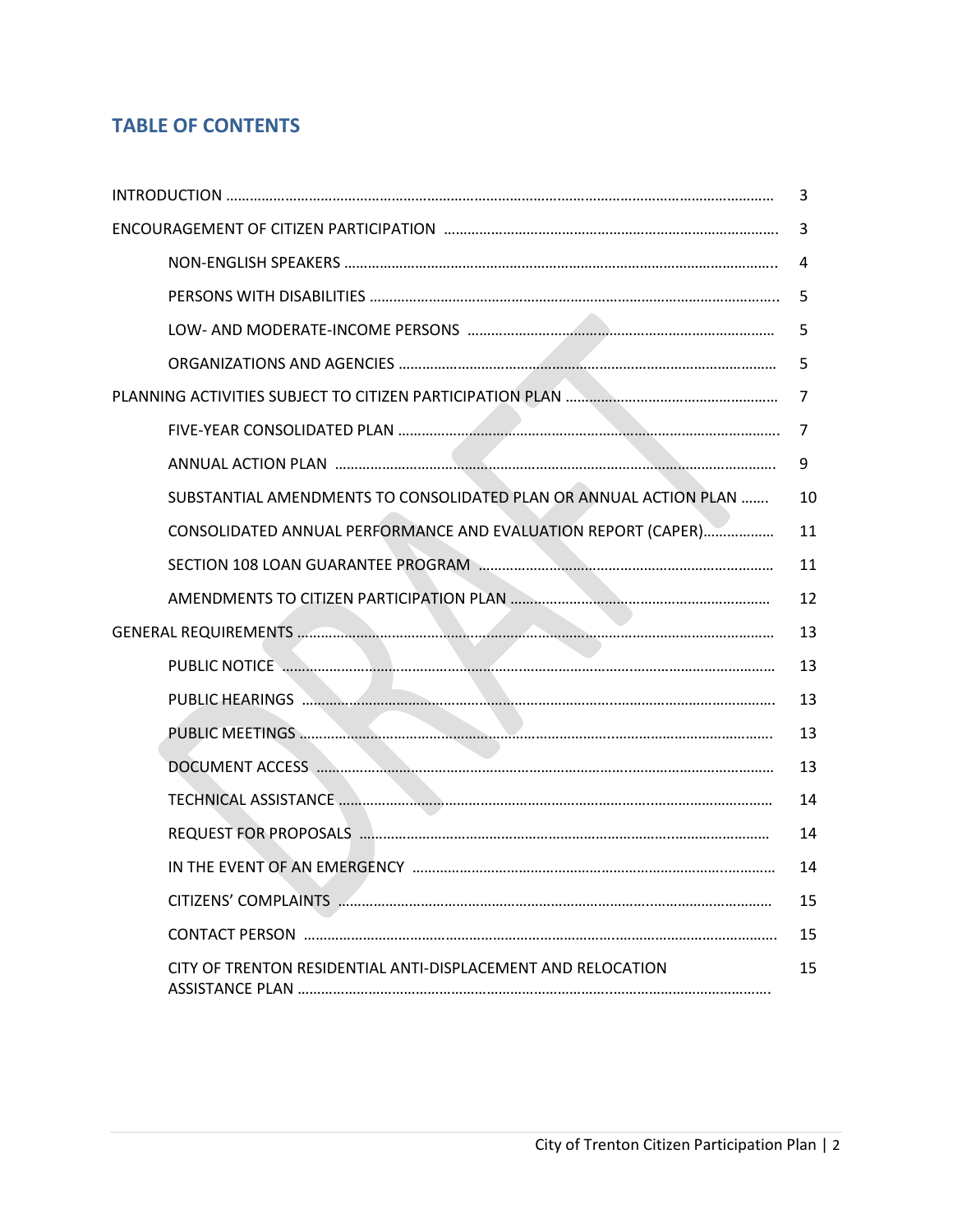# **INTRODUCTION**

The purpose of the City of Trenton Citizen Participation Plan, pursuant to the citizen participation requirements of 24 CFR Section 91.105 and 24 CFR Part 5, is to provide a written description of the process by which the citizens of Trenton, especially those living in low and moderate-income neighborhoods will be encouraged to participate and provide input in the development of the consolidated submission for Community Planning and Development program funding from the U.S. Department of Housing and Urban Development (HUD) for which the City of Trenton is currently entitled. The Plan presents the City's plan for providing for and encouraging all citizens to participate in the development, revision, amendment, adoption, and implementation of:

- 1. The Citizen Participation Plan
- 2. The Assessment of Fair Housing (AFH)
- 3. The Consolidated Plan (CP)
- 4. The Annual Action Plan (AAP)
- 5. The Consolidated Annual Performance and Evaluation Report (CAPER), and
- 6. The Section 108 Loan Guarantee Program

The City of Trenton receives three entitlement grants from the Federal Government to help address the City's housing, economic, and community development needs. The three grant programs are described below:

Community Development Block Grant Program (CDBG): Title I of the Housing and Community Development Act of 1974 (PL 93-383) created the CDBG program. It was re- authorized in 1990 as part of the Cranston-Gonzalez National Affordable Housing Act. The primary objective of the CDBG program is to develop viable urban communities by providing decent housing and a suitable living environment and by expanding economic development opportunities for persons of low and moderate income.

HOME Investment Partnerships Program (HOME): HOME was introduced in the Cranston-Gonzalez National Affordable Housing Act of 1990 and provides funding for housing rehabilitation, new housing construction, acquisition of affordable housing, and tenant-based rental assistance.

Emergency Shelter Grant (ESG): The ESG program is part of the homeless programs created by the McKinney Act. ESG has four primary objectives: (1) to improve the quality of existing emergency shelters for the homeless; (2) to provide additional emergency shelters; (3) to help meet the cost of operating emergency shelters; and (4) to provide certain essential social services to homeless individuals. The program is also intended to help reduce the number of people at risk of becoming homeless.

The Department of Housing and Economic Development (HED) is designated by the City of Trenton as the single point of contact with the U.S. Department of Housing and Urban Development (HUD), and lead agency for the grant administration of the CDBG, HOME, and ESG programs.

#### **ENCOURAGEMENT OF CITIZEN PARTICIPATION**

The City provides for and encourages citizens to participate in the development, revision, amendment, adoption and implementation of the Citizen Participation Plan, the Assessment of Fair Housing, the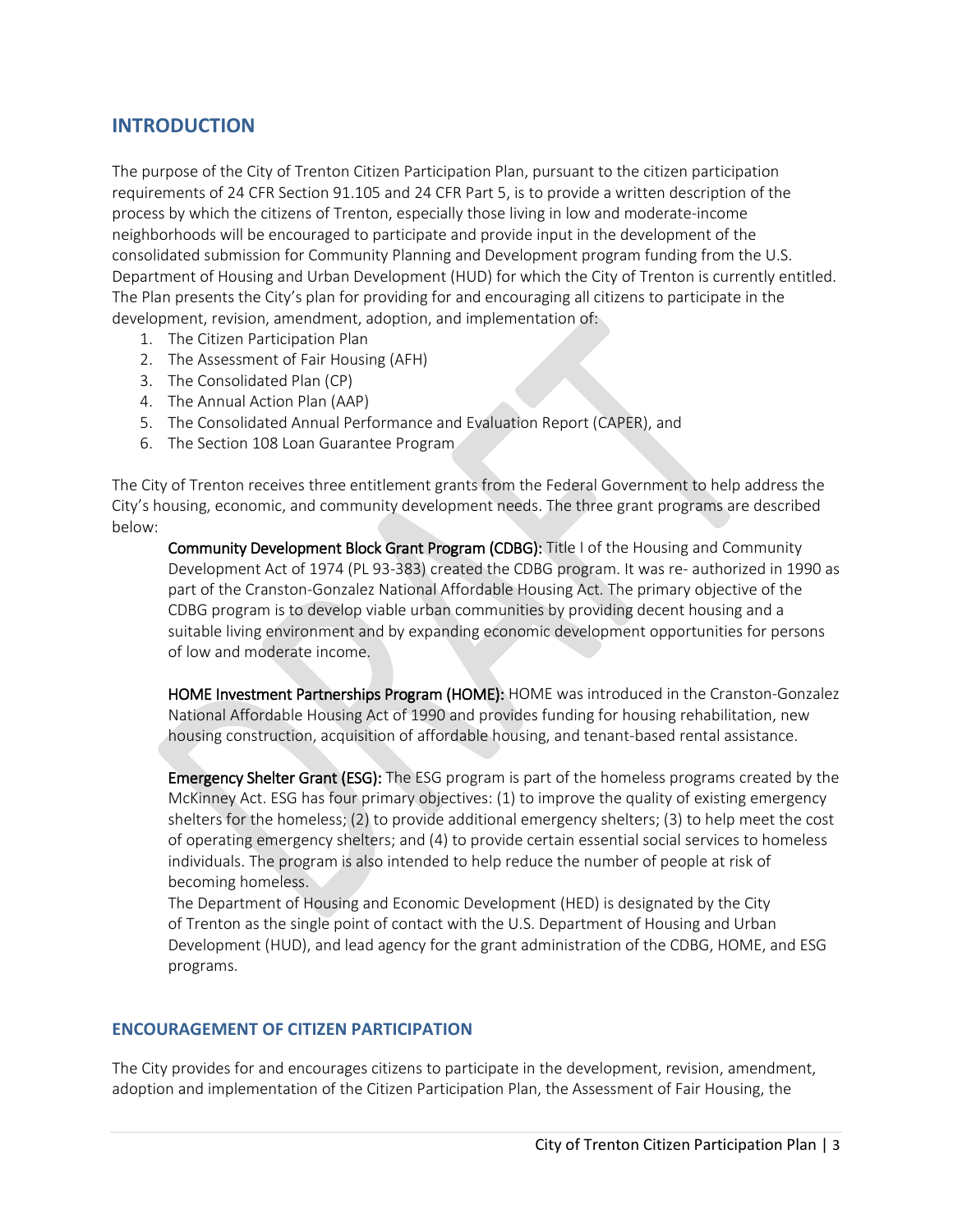Consolidated Plan, the Annual Action Plan, and the CAPER. The City encourages participation by low- and moderate-income persons, particularly those living in areas designated as revitalization areas or in slum and blighted areas and in areas where HUD funds are proposed to be used, and by residents of predominantly low- and moderate- income neighborhoods. With respect to the public participation initiatives included in this Plan, the City will take appropriate actions to encourage the participation of all its citizens, including minorities, non-English speaking persons, and persons with disabilities, as described below.

#### NON-ENGLISH SPEAKERS

The City has determined that, based on 2017 American Community Survey data, nearly 1/3 (32.7%) of the City's population is Spanish-speaking. Of these residents, 15,424 speak English less than very well.

| Trenton City, Mercer County, New Jersey |          |                 |  |  |
|-----------------------------------------|----------|-----------------|--|--|
|                                         | Estimate | Margin of Error |  |  |
| Total:                                  | 27,752   | $+/-996$        |  |  |
| Speak only English                      | 2,755    | $+/-513$        |  |  |
| Speak Spanish:                          | 24,945   | $+/-1,045$      |  |  |
| Speak English "very well"               | 9,521    | $+/-706$        |  |  |
| Speak English "well"                    | 4,815    | $+/-549$        |  |  |
| Speak English "not well"                | 8,161    | $+/-645$        |  |  |
| Speak English "not at all"              | 2,448    | $+/-479$        |  |  |
| Speak other language                    | 52       | $+/-43$         |  |  |

The most recent data on other language groups in the City is from 2000. These groupings are composites of several languages and the City has little contact with non-English speakers other than Spanish speakers when requesting city services.

| Language Spoken at Home: | Number | Percent |
|--------------------------|--------|---------|
| Spanish                  | 15,027 | 51.52%  |
| Other Indo-European*     | 8.602  | 34.55%  |
| Asian Language**         | 3,362  | 37.52%  |
| Other Language           | 798    | 24.71%  |
| Total                    | 27,789 | 8.46%   |

\*"Other Indo-European" excludes English and Spanish. "Indo-European" is not synonymous with "European." French, German, Hindi, and Persian are all classified as Indo-European. Hungarian, on the other hand, is lumped into "Other Language."

\*\* "Asian Language" includes languages indigenous to Asia and Pacific islands areas that are not also Indo-European languages. Chinese, Japanese, Telugu, and Hawaiian are all classified here.

Also note that ability to speak English "very well" is based on the self-assessment of those responding to Census questions, not on a test of language ability.

The HUD threshold for providing language appropriate information about the program is 5% of the population or 1,000 people of a given language group. Therefore, the City will offer notices and other significant information about the program in Spanish.

To encourage these residents to participate in the development of the Analysis of Impediments to Fair Housing and the Consolidated Plan , the City will undertake the following initiatives in addition to publishing advertisements in the *Trenton Times* for these activities: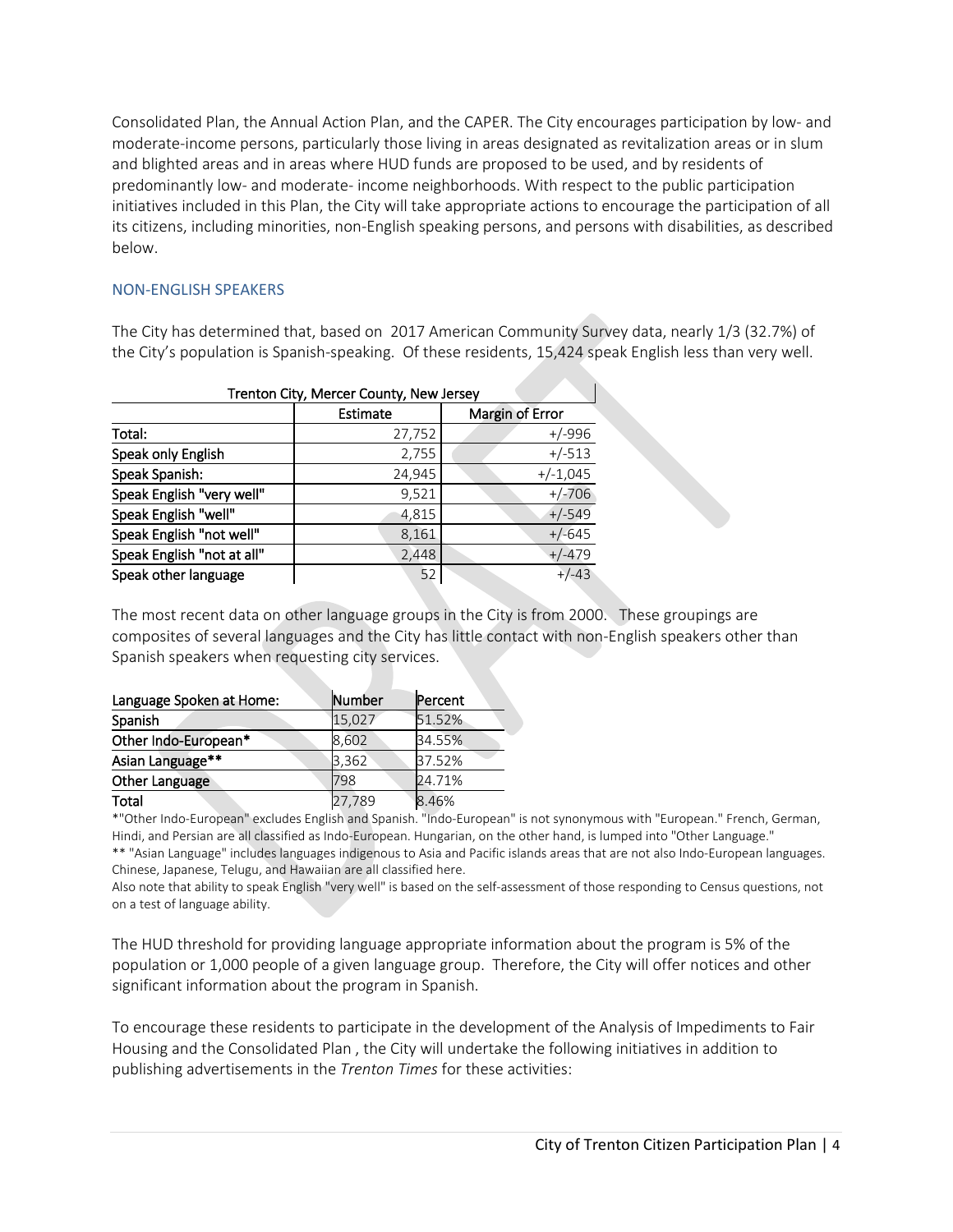- At least one stakeholder interview or focus group session will be scheduled during the stakeholder consultation processes for both the Analysis of Impediments to Fair Housing and Consolidated Plan and will focus on persons with limited English proficiency, and
- **The City will provide a Spanish version of meeting agendas, handouts and surveys at meetings** and stakeholder interviews conducted for each planning process. The City will continue to include the following language in the published advertisements related to the development of these documents:

# La información será proporcionada en español a petición.

**The City will post and distribute Spanish-language notices to agencies that provide services to the** Spanish-speaking community.

#### PERSONS WITH DISABILITIES

To encourage the participation of persons with disabilities, the City will include the following language in all of its public meeting notices published in the *Times of Trenton,* a newspaper of general circulation.

*The City of Trenton will make reasonable accommodations and services necessary for sensory-impaired and disabled citizens at the public meeting. Additionally, translation services may be offered upon request and availability. Persons requiring such accommodations/services should contact the City at least three working days in advance of the meeting. . Persons requiring information in alternative formats should contact the Community Development Office at (609) 989-3521 (TDD Users: 7- 1-1 NJ Relay Center).* 

The City will conduct all public meetings in locations that are handicapped-accessible, when available. If requested, the City will mail copies of public meeting notices to persons who are homebound and request such accommodation no less than seven days prior to the public meeting.

#### LOW- AND MODERATE-INCOME PERSONS

The primary purpose of the programs covered by this Citizen Participation Plan is to improve communities by providing for decent housing, creating a suitable living environment, and providing economic opportunities for principally low- and moderate-income persons. In order to provide these opportunities, the City actively seeks to build partnerships in which those citizens most affected, participate in the development and implementation of the program.

The City of Trenton seeks citizen involvement in the strategies and actions to affirmatively further fair housing, identification of needs, setting priorities, allocating funding and assessing the success of established goals.

The City will conduct at least one public meeting during the development of the Analysis of Impediments to Fair Housing, the Consolidated Plan, and the Annual Action Plan in a census block group where the population is at least 51% of low- and moderate-income on as set by HUD.

#### ORGANIZATIONS AND AGENCIES

The City encourages the participation of local and regional institutions, the Continuum of Care, businesses, developers, nonprofit organizations, philanthropic organizations, broadband internet service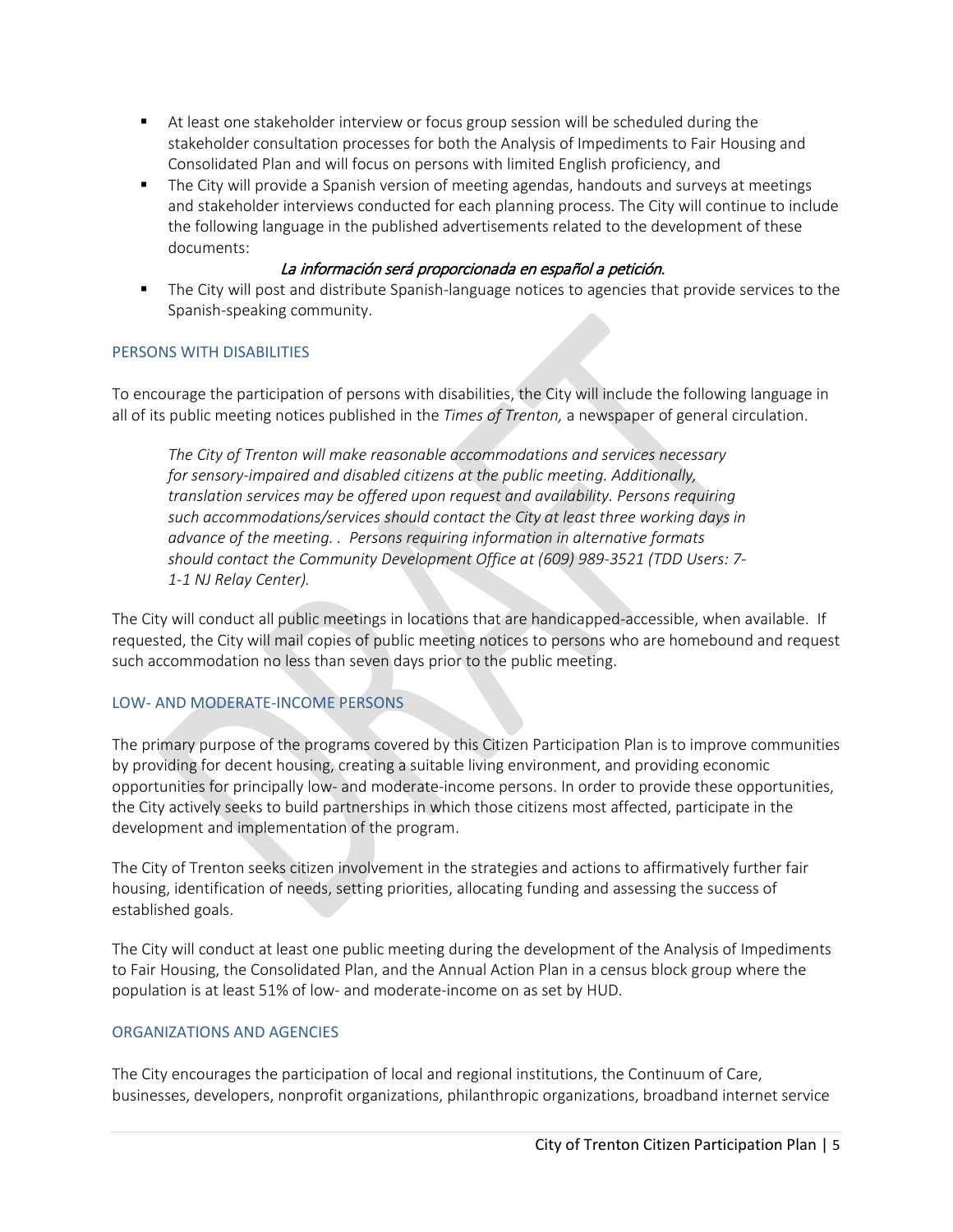providers, organizations engaged in narrowing the digital divide, agencies whose primary responsibilities include the management of flood prone areas, public land or water resources, and emergency management agencies, and community-based and faith-based organizations in the process of developing, revising, amending, adopting and implementing all documents covered by this Plan. This will be achieved through stakeholder interviews, focus groups and/or public meetings.

#### LOCAL PUBLIC HOUSING AGENCY

The City encourages, in consultation with Trenton Public Housing Authority (THA) the participation of residents of Section 8 Housing Choice Vouchers issued by the THA, in the process of developing, revising, amending, adopting and implementing the documents covered by this Plan. The City will provide information to the Executive Director of PHA about the Analysis of Impediments to Fair Housing, its affirmatively furthering fair housing strategy, and Consolidated Plan activities related to housing developments and communities so the THA can make this information available at the annual public hearings required for its Public Housing Agency Plan.

The City encourages participation by THA stakeholders. This will be carried out by providing to the THA information on public meetings, surveys and other outreach initiatives related to the documents covered by this Plan.

# PUBLIC INVOLVEMENT TECHNIQUES

The City will utilize traditional media for outreach to citizens and stakeholders including public hearings, publications in the newspaper of general circulation, community meetings, and the City's website. To reach the broadest audience, the City may also use internet-based approaches such as email, social media, and online surveys, as well as stakeholder meetings and interviews, focus groups, or other methods that encourage citizen participation during the development and implementation process for the documents covered by this Citizen Participation Plan.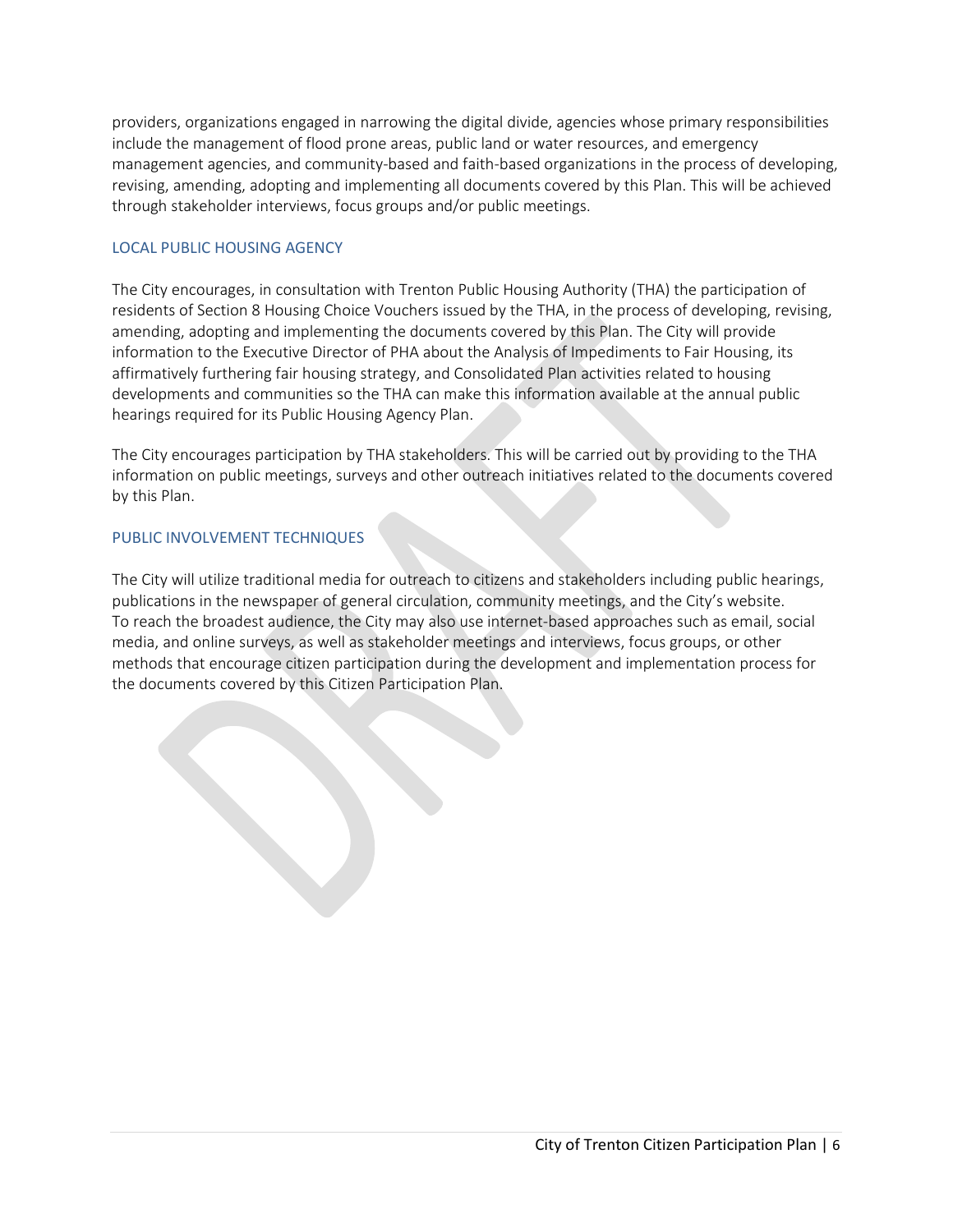# **PLANNING ACTIVITIES SUBJECT TO CITIZEN PARTICIPATION PLAN**

# **FIVE-YEAR CONSOLIDATED PLAN**

The City of Trenton's Five Year Consolidated Plan is developed through a collaborative process whereby the community establishes a unified vision for Trenton's community development actions. Citizen participation is a critical part of the Consolidated Plan, including developing and amending the plan as well as reporting on program performance. Consultations, public hearings, citizen surveys and opportunities to provide written comment are all a part of the strategy to obtain citizen input. The city will make special efforts to solicit the views of citizens who reside in the low-to-moderate income neighborhoods of Trenton, and to encourage the participation of all citizens including minorities, the non-English speaking population, and persons with disabilities. The steps for public participation in the fiveyear Consolidated Plan follow:

*a.* Consultations with Other Community Institutions

In developing the Consolidated Plan, the City will consult with other public and private agencies, both for-profit and non-profits that either provide or have direct impact on the broad range of housing, economic, health, and social services needed by Trenton residents. Consultations may take place through meetings, task forces or committees, or other means with which to coordinate information and facilitate communication. The purpose of these meetings is to gather information and data on the community and economic development needs of the community. The city will seek specific input to identify the needs of homeless persons, persons with HIV/AIDS and their families, persons with disabilities and other special needs.

Additionally, the City will consult with other public and private agencies including, but not limited to, the following:

- **City of Trenton Housing Authority**
- **Other assisted housing providers**
- **Social service providers including those focusing on services to minorities, families with** children, the elderly, persons with disabilities, persons with HIV/AIDS and their families, homeless persons, and other protected classes
- **Community-based and regionally-based organizations that represent protected class** members and organizations that enforce fair housing laws
- Regional government agencies involved in metropolitan-wide planning and transportation responsibilities
- **Broadband internet service providers and organizations engaged in narrowing the digital** divide,
- Agencies whose primary responsibilities include the management of flood prone areas, public land or water resources, and emergency management agencies

When preparing the portion of the CP concerning lead-based paint hazards, the City shall consult with local or state health and child welfare agencies and examine existing data related to leadbased paint hazards and poisonings, including health department data on the addresses of housing units in which children have been identified as lead-poisoned.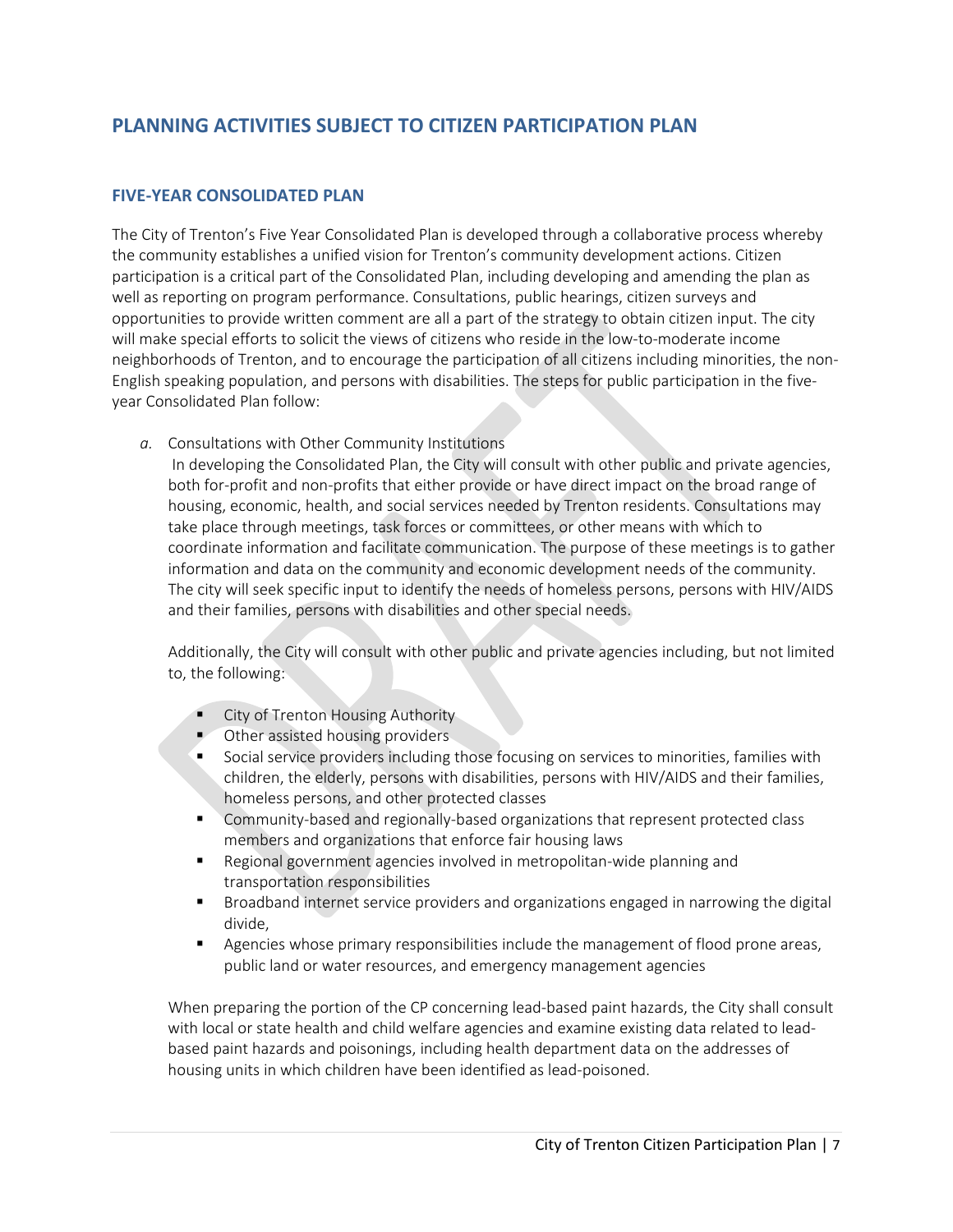When preparing the description of priority non-housing community development needs, the City will notify adjacent units of local government, to the extent practicable. This shall involve, at a minimum, the City sending a letter to the chief elected official of each adjacent unit of government notifying them of the draft CP and how to access a copy online for review and comment. In addition, the City will submit its non-housing community development plan to the New Jersey Department of Community Development.

A variety of mechanisms may be utilized to solicit input from persons, service providers, agencies and/or entities. These include written letters, telephone or in-person interviews, mail surveys, internet-based feedback and surveys, focus groups, and/or consultation workshops.

- b. The City may conduct online or in person surveys of Trenton residents in order to gather additional information on community priorities.
- c. The City will conduct a minimum of two public hearings during the development of the Consolidated Plan, to gather information on community needs from citizens. These meetings will include special outreach to include organizations working with low-income populations.

The first hearing will be held at the beginning of the development process for the Annual Action Plan. The goal of this hearing will be to review the City's most recent CAPER report and obtain input from citizens on housing and community development needs and activities. During the meeting, the City will also address the priorities for non-housing community development needs including the development of proposed activities, the amount of assistance the City expects to receive (grant funds and program income), the range of activities that may be undertaken, including the estimated amount that will benefit low- and moderate-income residents, and a review of program performance. The citizen input during this meeting will directly shape the needs and priorities to be addressed by the spending plan in the Consolidated Annual Action Plan for the program year beginning July 1st of that year.

The second hearing will be held when the Draft Annual Action Plan has been completed and has been advertised as available for the required 30-day public review and comment period.

All public hearings will be advertised by publication prior to the hearing date in a newspaper of general circulation throughout the area(s) eligible to receive funds under the programs advertised. The first notice must be published no later than two weeks prior to the hearing date. All public hearing notices will also be posted on the City of Trenton's website [\(www.trentonnj.org\)](http://www.trentonnj.org/).

The City will consider any comments or views of citizens received in writing or orally at a public hearing. Each hearing will be held at facilities that are handicapped accessible. All locations will be convenient to potential and actual beneficiaries, and will accommodate persons with disabilities.) Each public hearing notice must include the availability of an interpreter if a significant number of non-English speaking or hearing-impaired persons are expected to participate at the hearing. Public hearing notices will be translated into Spanish. It will be the responsibility of the residents to notify the City at least four days in advance of the hearing if interpreter services are needed. Each public hearing notice will indicate this policy and provide a telephone number to contact the City. In the course of developing their recommendation for a spending plan for the Annual Action Plan, the City may hold a series of additional public meetings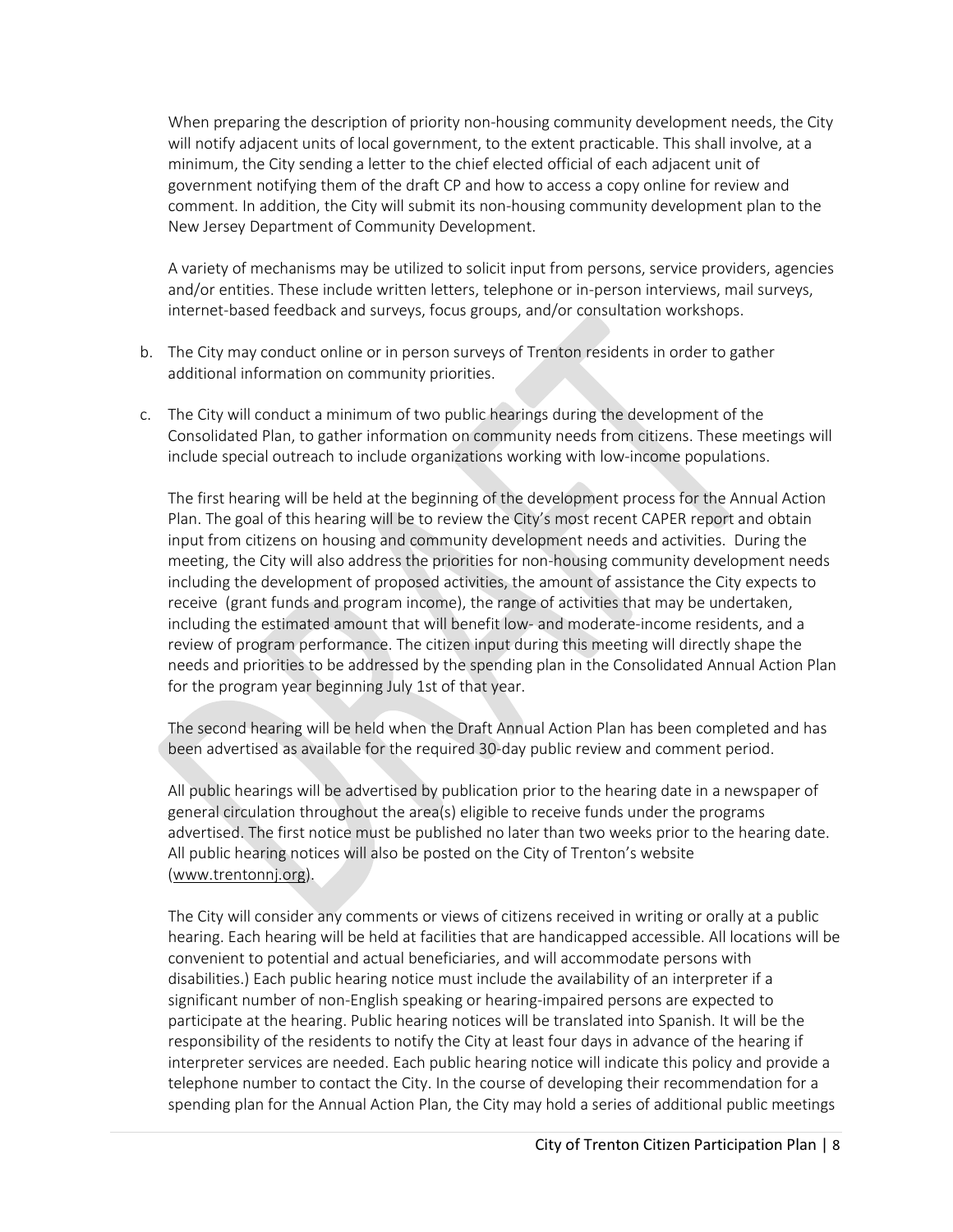to both provide information on the solicitation of proposals and the review of all proposals for consideration for funding.

d. Written Comments

Based on public input and quantitative analysis, HED staff will prepare a draft Consolidated Plan, which also includes proposed allocation of first-year funding. A period of 30 calendar days will be provided to receive written comments on the draft Consolidated Plan. The public may review the draft plan at City Hall in the Department of Housing and Economic Development, and on the City's website at www.TrentonNJ.org. Notification of availability of the draft will appear in a local newspaper of general circulation as well as newspapers that target minority or special needs populations.

e. Final Action on the Consolidated Plan

All written or oral testimony provided will be considered in preparing the final Consolidated Plan. A summary of testimony received and the City's reasons for accepting or not accepting the comments must be included in the final document. The City will consider these comments, before taking final action on the Consolidated Plan. When approved by Council, the Consolidated Plan will be available on the City of Trenton's website, and available by request in the Department of Housing and Economic Development. The Mayor will submit to HUD, a letter authorizing the Plan no less than 45 days before the start of the City's five-year program cycle.

#### **ANNUAL ACTION PLAN**

Each year the City must submit an annual Action Plan to HUD, reporting on how that year's funding allocation for the three HUD entitlement grants will be used to achieve the goals outlined in the five-year Consolidated Plan.

- a. HED staff will gather input from citizens and consultations to prepare the draft Action Plan. There shall be two public hearings to receive citizen input on the city's performance report for the preceding year and proposed Action Plan. The hearings provide the public's perspective on Trenton's housing and community and economic development needs. During the first meeting, the City will address the priorities for non-housing community development needs including the development of proposed activities, the amount of assistance the City expects to receive (grant funds and program income), the range of activities that may be undertaken, including the estimated amount that will benefit low- and moderate-income residents, and a review of program performance. The citizen input during this meeting will directly shape the needs and priorities to be addressed by the spending plan in the Consolidated Annual Action Plan for the program year beginning July 1st of that year.
- b. HED staff will gather community input and statistical data to prepare the draft Action Plan. The second hearing will be held when the Draft Annual Action Plan has been completed and has been advertised as available for 30 days for public comment after reasonable notice to the public is given.
- c. The City will consider these comments, before taking final action on the Consolidated Plan. When approved by Council, the Action Plan will be available on the City of Trenton's website, and available by request in the Department of Housing and Economic Development. The Mayor will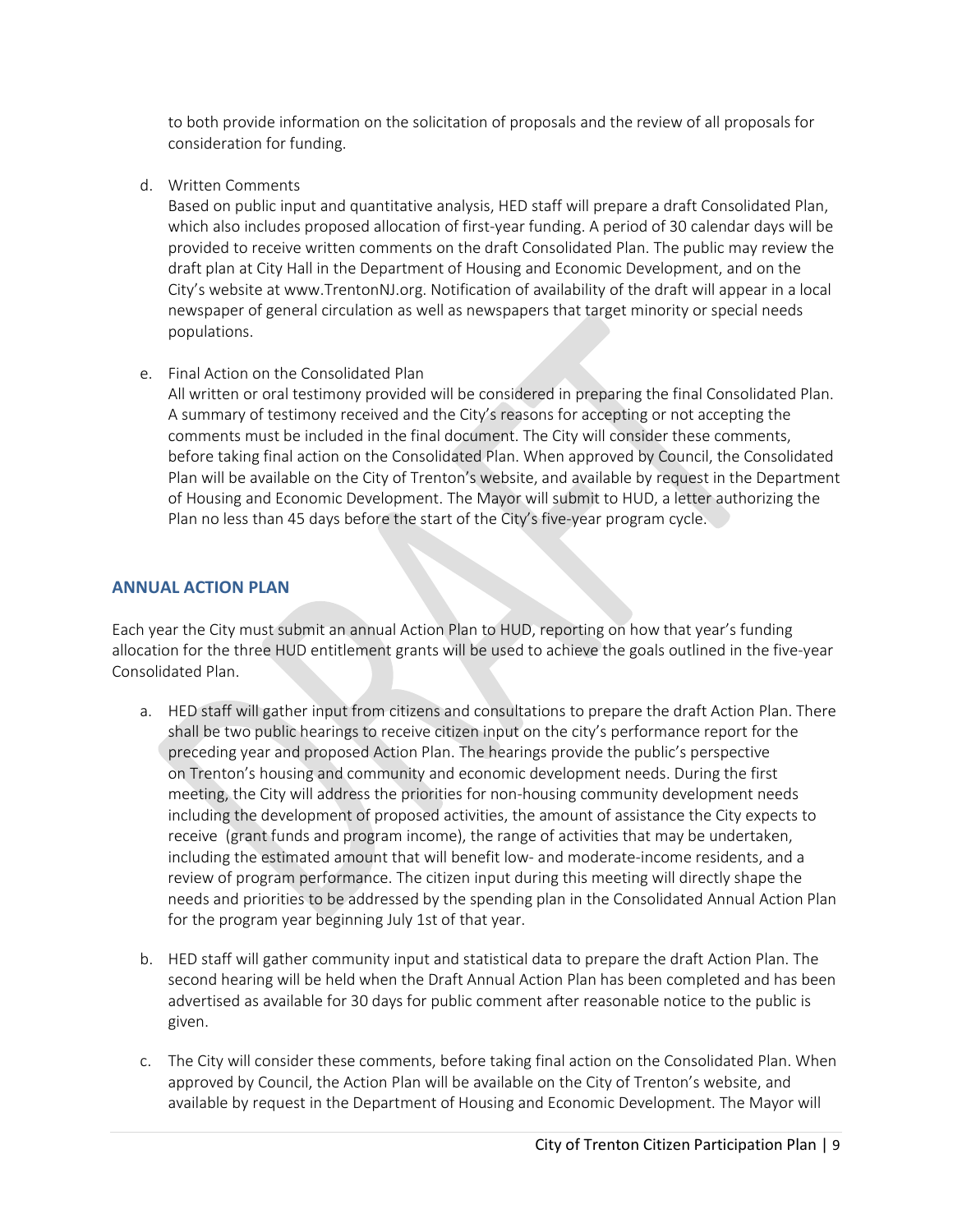submit to HUD, a letter authorizing the Plan no less than 45 days before the start of the City's five-year program cycle.

# **SUBSTANTIAL AMENDMENTS TO CONSOLIDATED PLAN OR ANNUAL ACTION PLAN**

Recognizing that changes during the year may be necessary to the Consolidated Plan and Action Plan after approval, the Citizen Participation Plan allows for "substantial amendments" to plans. These "substantial amendments" apply only to changes in CDBG funding allocations. Changes in funding allocation for other HUD grant programs received by the City of Trenton -- HOME, and ESG are not required to secure public review and comment.

#### REVISIONS TO THE CONSOLIDATED PLAN

There are two types of amendments that may occur with the Consolidated Plan: minor amendments and substantial amendments. An amendment to the approved Consolidated Plan is considered substantial under the following circumstances:

- **When an eligible activity is added or deleted**
- **When there is a change in the priorities identified in the Consolidated Plan**

#### REVISION TO THE ANNUAL ACTION PLAN

There are two types of amendments that may occur with the annual Action Plan: minor amendments and substantial amendments. An amendment to the approved annual Action Plan is considered substantial under the following circumstances:

- **When an eligible activity is added or deleted**
- **When a change occurs in the purpose, scope, location, or beneficiaries of a previously** approved activity
- When a 50 percent change in federal funding occurs where the project is \$100,000 or less
- When a 25 percent change in federal funding occurs where the project is more than \$100,000

All other changes to funding allocations to approved eligible activities that do not meet the criteria defined above will be considered minor amendments, and will not be subject to public comments. These changes will be fully documented and sent to City Council for approval. The City may choose to submit a copy of each amendment to the Consolidated Plan or annual Action Plan to HUD as it occurs, or at the end of the program year.

#### PUBLIC DISPLAY AND COMMENTS

- a. The City will draft the amendment and publish a brief summary of the proposed substantial amendment(s) by advertising the amendment in the local newspaper and identify where the amendment(s) may be viewed
- b. The advertisement will begin a 30-day written citizen review and public comment period.
- c. During the 30-day comment period, the City will consider any comments or reviews of citizens received in writing or orally during the comment period.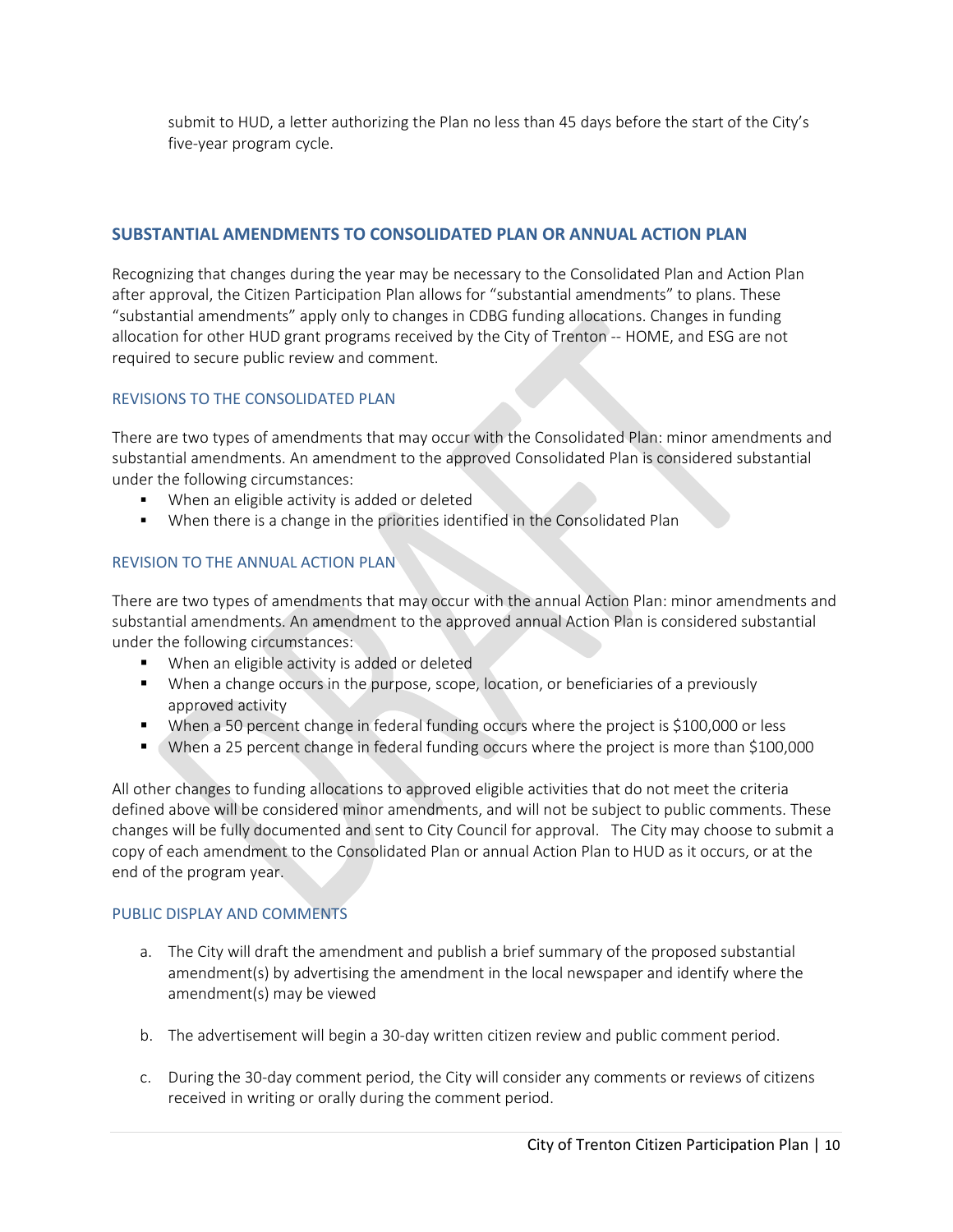d. Upon approval by the City Council, the substantial amendment and comments will be posted on the City's website, and made available for viewing in HED by request. The Mayor will submit to HUD, a letter authorizing the amendment.

#### **CONSOLIDATED ANNUAL PERFORMANCE AND EVALUATION REPORT (CAPER)**

At the end of each program year, as required by HUD, a Comprehensive Annual Performance and Evaluation Report (CAPER) must be submitted to HUD by September 30th. The CAPER gives an actual account of activities, which occurred during the previous program year, and how the City maintained and expended funds, which were outlined in the annual Action Plan for that program year. The CAPER preparation and submittal process includes:

- a. HED staff prepares the draft CAPER.
- b. After reasonable notice is provided in the local newspaper and City's website with accommodation for persons with disabilities and non-English Spanish speakers in accordance with this Plan, the CAPER will be on display for a period of not less than 15 days for public review and written comment. The public notice shall include a brief summary and purpose of the CAPER, a summary of program expenditures, a summary of program performance, the dates of the public display and comment period, the locations where copies of the draft CAPER can be examined, how comments will be accepted, and the anticipated submission date to HUD.
- c. The final CAPER and public comments will then be submitted to HUD within 90 days following the end of the City's program year.
- d. The CAPER and public comments will be presented at one of the public hearings on the proposed Action Plan for the subsequent fiscal year.

# **SECTION 108 LOAN GUARANTEE PROGRAM**

Applications for assistance filed by the City of Trenton for Section 108 Loan Guarantee assistance authorized under HUD regulation 24 CFR Part 570, Subpart M, are subject to all provisions set forth within this Plan. Such applications for Section 108 assistance may be included as part of the Consolidated Planning process, or may be undertaken separately anytime during the City's program year.

- a. Before the City submits an application for Section 108 loan guarantee assistance, the City will make available to citizens, public agencies and other interested parties information that includes the amount of assistance the City expects to be made available (including program income), the range of activities that may be undertaken, the estimated amount that will benefit persons of low- and moderate-income, and any activities likely to result in displacement.
- b. The advertisement will begin a 30-day written citizen review and public comment period.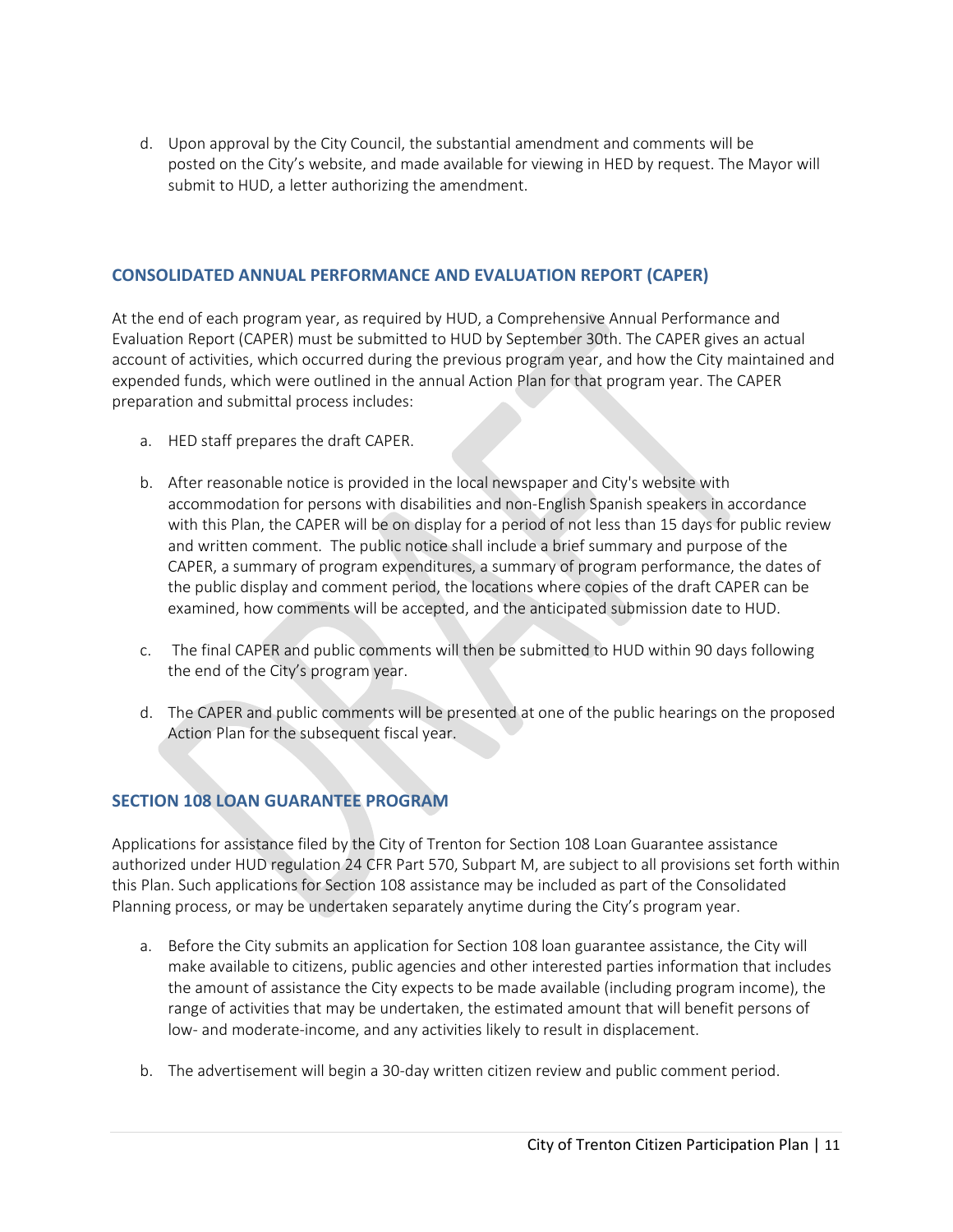- c. During the 30-day comment period, the City will consider any comments or reviews of citizens received in writing during the comment period prior to consideration and submission to HUD, and may be done concurrently with the public review and comment process for the Consolidated Plan. A summary of these comments or views, and a summary of any comments or views not accepted and the reasons why, will be attached to the final application for submission to HUD.
- d. Upon approval by the City Council, the Section 108 Loan Application and comments will be posted on the City's website, and made available for viewing in HED by request. The Mayor will submit the Section 108 Loan Application to HUD.

# **AMENDMENTS TO CITIZEN PARTICIPATION PLAN**

In the event that changes to this Citizen Participation Plan are necessary, the HED staff shall draft them. The City will amend the Plan, as necessary, to ensure adequate engagement and involvement of the public in making decisions related to its HUD programs. Substantial amendments to the Citizen Participation Plan may be required should a provision of the Plan be found by the City to conflict with HUD regulations, or when changes in HUD regulations occur. Edits to the Plan that only include updated contact information or editorial changes for clarity will not be released for public review and comment.

- a. After reasonable notice, the draft Amended Plan will be made available to the public for a 15 day period for written comments.
- b. The City will conduct a public hearing to review and accept public comments on the draft Amended Plan prior to its approval and submittal to HUD. This public hearing may be held concurrently with the public hearing held in conjunction with the Consolidated Plan.
- c. Following the public hearing, the Plan will be presented to Council of the City of Trenton for consideration and formal action.
- d. Upon approval by the City Council, the substantial amendment and comments will be posted on the City's website, and made available for viewing in HED by request. A copy of the Amended Citizen Participation Plan, including a summary of all written comments and those received during the public hearing as well as the City's responses and proof of compliance with the minimum 15-day public review and comment period requirement, will be submitted to HUD. A summary of any comments or views not accepted and the reasons therefore shall be supplied to HUD as well.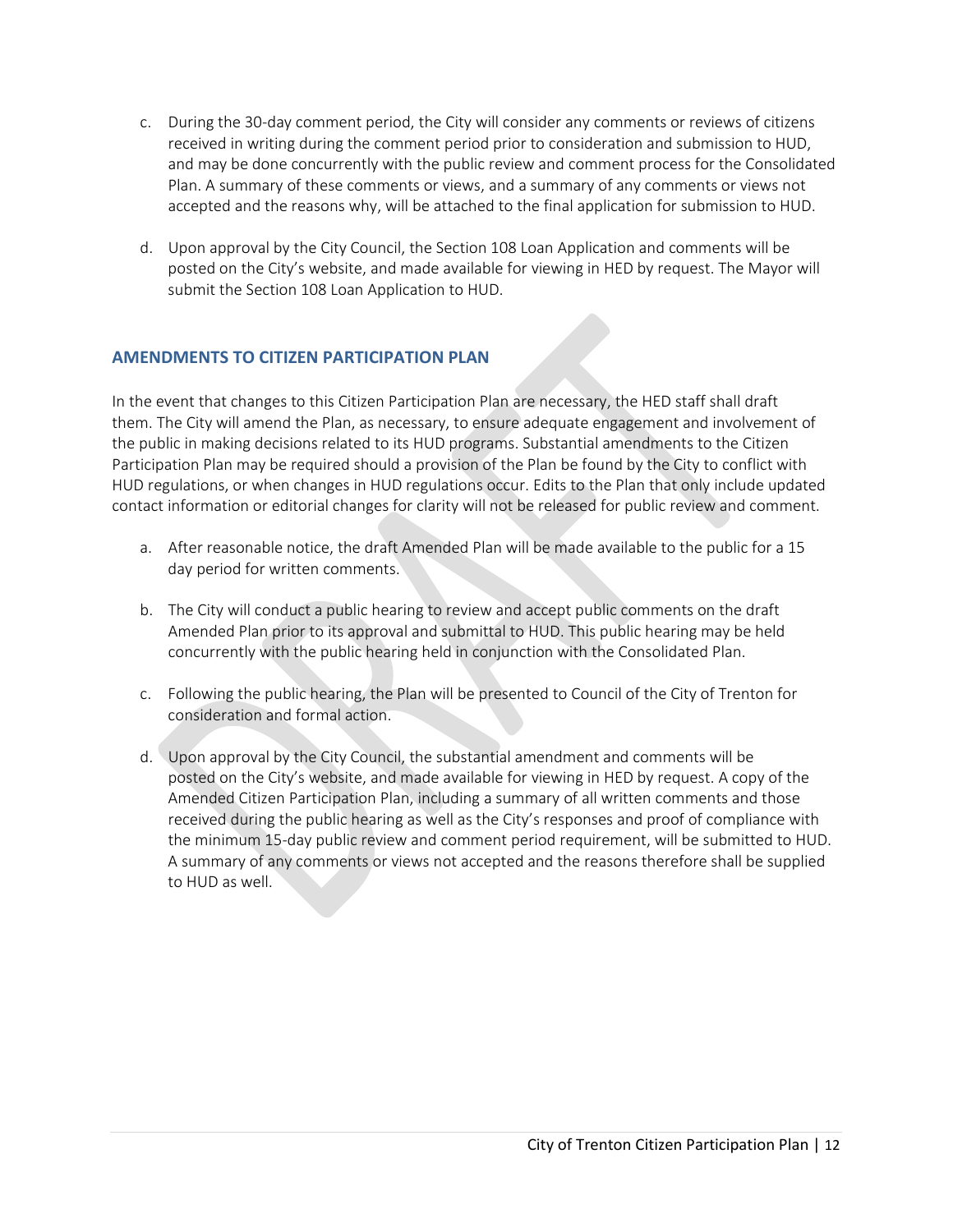# **GENERAL REQUIREMENTS**

#### **PUBLIC NOTICE**

The City of Trenton will provide advanced public notice once any of the following documents is available: the proposed Annual Action Plan or Consolidated Plan, any proposed Substantial Amendment, and the Annual Performance Report. In addition, the City will provide public notice of all public hearings related to the funds or to the planning processes covered by this Citizen Participation Plan.

Advance notice of any public hearing, will be provided to the public on the City's web page: [www.TrentonNJ.org,](http://www.trentonnj.org/) advertisements in local newspaper for general circulation and to minorities no less than seven days before the public review and comment period commences or the public hearing is held. The newspaper of general circulation is the *Trenton Times.* Notice shall also be provided to neighborhood organizations, public housing resident groups, religious organization in lower income neighborhoods, and agencies providing services to lower income persons. A mailing list shall be maintained for all interested parties so that they can be provided notices, as they become available.

#### **PUBLIC HEARINGS**

The City will provide for at least two public hearings per year to obtain residents' views and to respond to proposals and questions, to be conducted at a minimum of two different stages of the program year. The purpose of public hearings will be to allow citizens, public agencies, and other interested parties the opportunity to provide input on Trenton's primary housing and community development needs. Public hearings will be held in locations accessible to low- and moderate- income residents and people with disabilities. Translation for non-English speaking residents and/or those who are hearing impaired will be provided upon request. Public hearings will be advertised in accordance with the guidelines outlined in the notification section below.

#### **PUBLIC MEETINGS**

Public meetings of the HED overseeing HUD programs provide opportunities for citizen participation and comment on a continuous basis. Meetings are held in locations accessible to persons with disabilities. Spanish translation and translation for individuals with hearing impairments are provided as necessary.

#### **DOCUMENT ACCESS**

Copies of all planning documents, including the Citizen Participation Plan, Consolidated Plan, Action Plan, and annual performance report, will be available to the public upon request. Citizens will have the opportunity to review and comment on these documents in draft form prior to final adoption by the City Council. These documents will be made available at City Hall in the Department of Housing and Economic Development and on the City's web page www.TrentonNJ.org. Upon request, these documents will be provided in a form accessible to persons with disabilities. Citizens, groups, and other interested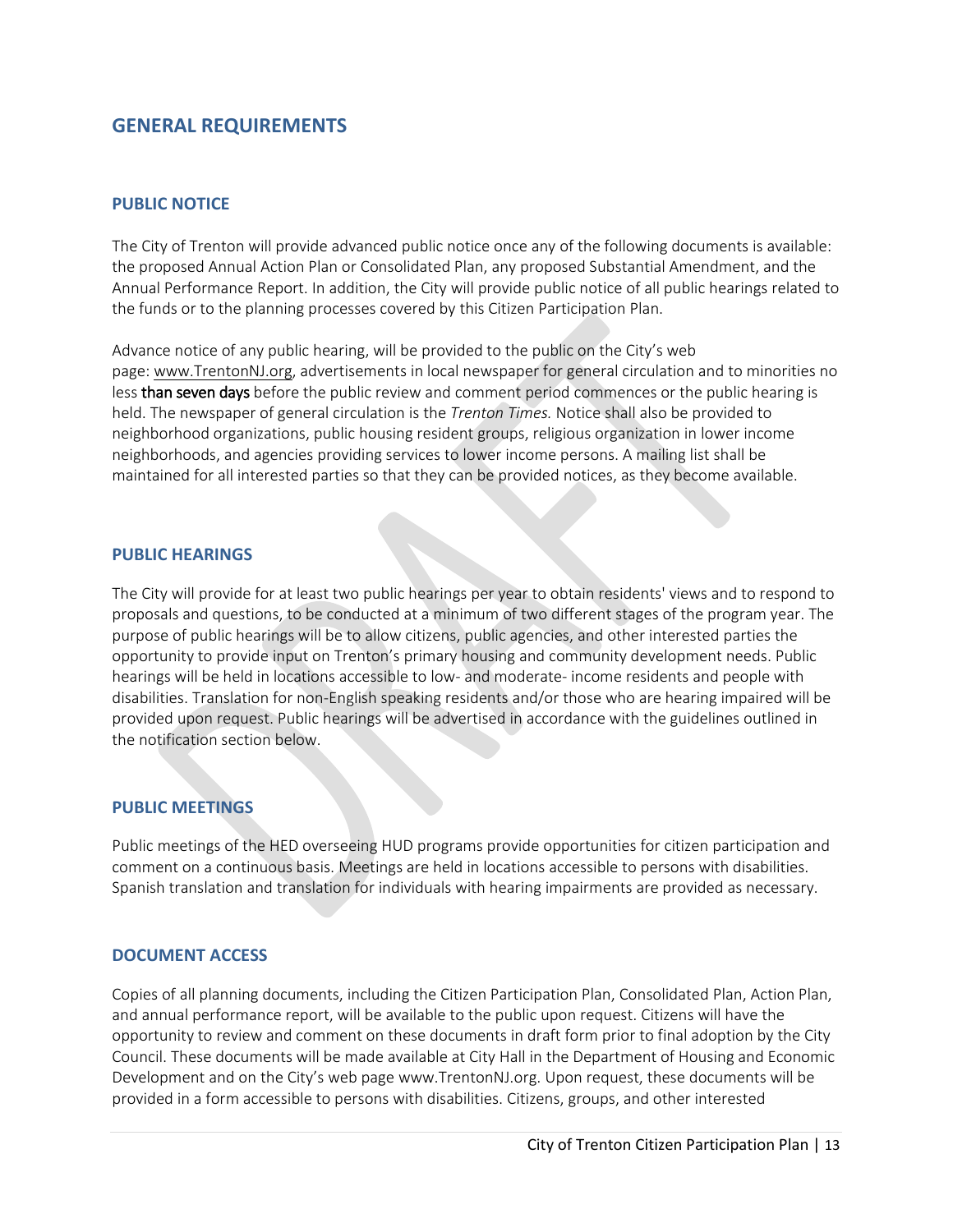organizations may obtain copies of the written reports by calling HED at (609) 989-3521 or 7-1-1 (NJ Telecommunication relay Center).

# **TECHNICAL ASSISTANCE**

The City can provide technical assistance upon request and to the extent resources are available to groups or individuals that need assistance in preparing funding proposals, provided that the level of technical assistance does not constitute a violation of federal or city rules or regulations. Technical assistance may be requested in writing by appropriate organizations, community-wide advisory groups, project area organizations, groups of low and moderate income persons and/or groups of residents of blighted neighborhoods. The provision of technical assistance does not involve re-assignment of City staff to the proposed project or group, or the use of City equipment, nor does technical assistance guarantee an award of funds. All requests should specify the name of the citizen groups or organizations as well as a contact person, the nature of technical assistance requested, immediate problems and the reason for the request.

# **REQUEST FOR PROPOSALS**

At least annually, the City of Trenton will solicit proposals for funding that address identified community development and/or housing needs as identified in the Five Year Consolidated Plan. The Request for Proposals will be announced on the City's website and advertised in the Trenton Times. Proposals for funds must be submitted on the form prescribed by the City. The schedule for submission will be provided concurrent with the announcement of the availability of the applications. No late submissions will be accepted.

# **IN THE EVENT OF AN EMERGENCY**

In the event of a local, state or federally declared disaster or emergency where public places may be closed to the public or in-person participation may not be feasible or large gatherings may be considered a public health risk, the City may opt to conduct public hearings and meetings virtually via conference call or live web-streaming with the ability to ask questions and provide an opportunity to comment where public comment is required to be heard. Accommodations will be made for persons with disabilities and non-English speaking persons upon request. Documents for public review will be shared via the City's website.

In the event of an emergency, the following alternatives may be instituted by the City:

- 1. The public comment and display period for the Consolidated Plan and/or Annual Action Plan and any amendment thereto will be consistent with HUD's requirements.
- 2. Draft documents for public comment and review will be made available on the City's website at www.trentonnj.org/fedpublicnotices
	- a. Copies of the draft documents will be e-mailed upon request, if possible.
- 3. Public meetings may be held as virtual meetings using online platforms for public viewing with the option for real-time questions to be presented.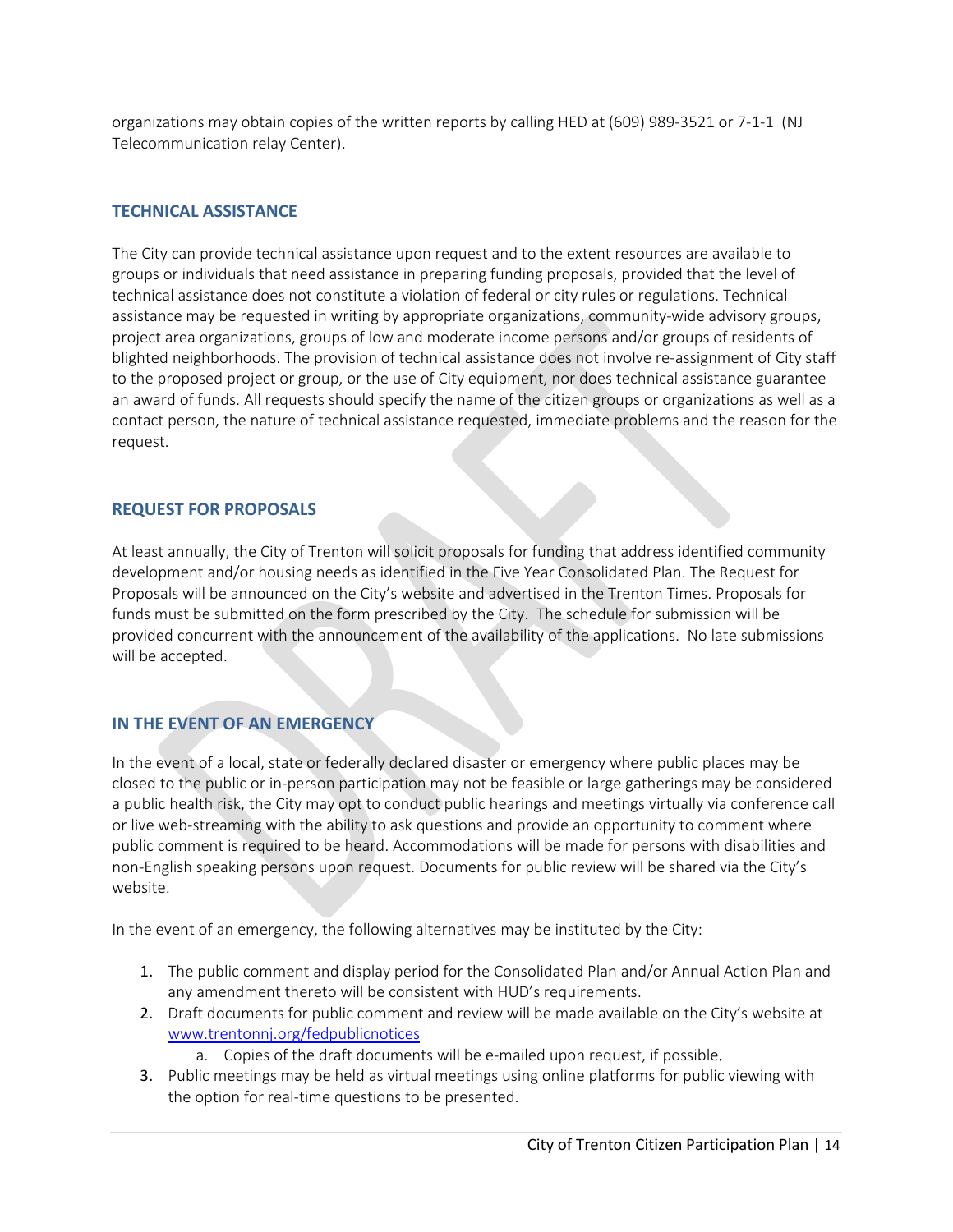4. The City may opt to hold one public hearing during the Consolidated Plan/Annual Plan process and its second required public hearing during the CAPER process for the same program year if a virtual hearing is not feasible.

# **CITIZENS' COMPLAINTS**

Written complaints may be directed to the City with regard to any HUD program or activity. A timely, written, and substantive response to the complainant will be prepared with 15 working days of receipt of the complaint by the appropriate department. If a response cannot be prepared within the 15-day period, the complainant will be notified of the approximate date a response will be provided. Written complaints must clearly state the complainant's name, address, and zip code. A daytime telephone number should also be included in the event further information or clarification is needed. Complaints should be addressed as follows:

For CDBG, ESG or HOME programs, correspondence should be addressed to:

Director Department of Housing and Economic Development City of Trenton 319 East State Street Trenton, New Jersey 08608

If the response is not sufficient, an appeal may be directed to the Mayor, and a written response will be provided within 30 days. An appeal should be addressed as follows:

Office of the Mayor City of Trenton 319 East State Street Trenton, NJ 08608

Citizens wishing to object to HUD approval of the final Consolidated Plan may send objections to the HUD Field Office at One Newark Center, 13th Floor, Newark, NJ 07102-5260. Objections should be made within thirty (30) days after the City publishes notice in the *Trenton Times* that an application has been submitted to HUD.

# **CONTACT PERSON**

All communication regarding the Consolidated Plan, the Annual Action Plan, the CAPER, the Analysis of Impediments to Fair Housing, comments, reasonable accommodation for disabled persons, translation services, or other elements shall be directed to:

> Farrah Gee Contract Administrator - Federal Block Grants City of Trenton Department of Housing and Economic Development 319 East State Street Trenton, NJ 08608 [Fgee@trentonnj.org](mailto:Fgee@trentonnj.org) (609) 989-3516